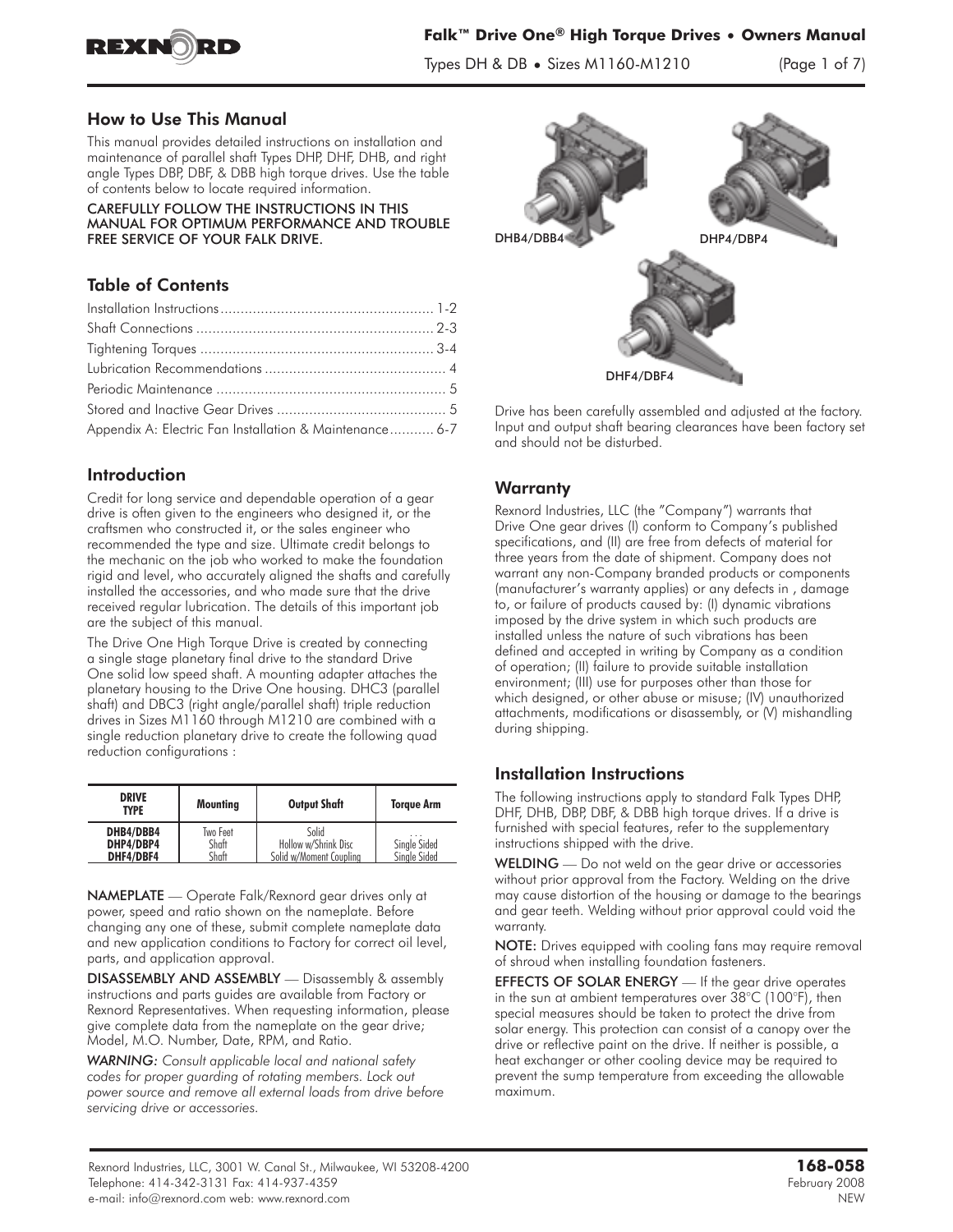(Page 2 of 7) Types DH & DB **•** Sizes M1160-M1210



MOUNTING POSITION — Standard mounting positions for types DH & DB are with the input and output shafts horizontal.

Allowable mounting angles for standard oil levels are;

|         | Bridge Slope                  | Kiln Slope |
|---------|-------------------------------|------------|
| DH & DB | $0^\circ$ Up & $4^\circ$ Down | $\pm$ 1.5° |

Consult Factory for other angles.

If a gear drive is ordered for non-standard mounting positions, refer to the instructions provided with the drive for oil levels and bearing lubrication. If it is necessary to mount the gear drive in a different position from which it was ordered, refer to Factory for required changes to provide proper lubrication.

Motors and other components mounted on motor plates or motor brackets may become misaligned during shipment. ALWAYS check alignment after installation.

# Shaft Mounted Drives – General

Shaft mounted drives should never be mounted in a manner that restricts natural movement of the drive. They should be allowed to move freely with shaft on which it is mounted. Shaft mounted drives should always be used in conjunction with a torque reaction arm attached to the planetary that can absorb the torque reaction created in either direction of rotation.

Shaft mounted drives are not to be used with swing base or torque arm attached to Drive One housing.

Remove rust inhibitor (oil soluble) from external machined surfaces as required.

## Shaft Connections

*WARNING: Provide suitable guards in accordance with local and national standards.*

COUPLING CONNECTIONS — The performance and life of any coupling depends largely upon how well the coupling is installed and serviced. Refer to the coupling manufacturer's manual for specific instructions.



#### CORRECT METHOD

Heat interference fitted hubs, pinions, sprockets or pulleys to a maximum of 135°C (275°F) and slide onto gear drive shaft.

#### INCORRECT METHOD

DO NOT drive coupling hub, pinion, sprocket or pulley onto the shaft. An endwise blow on the shaft/ coupling may damage gears and bearings.

FALK COUPLINGS - (Except fluid type) Detailed installation manuals are available from Factory, your local Rexnord Representative or Distributor—just provide size and type designations stamped on the coupling. For lubricant requirements and a list of typical lubricants meeting Rexnord specifications, refer to appropriate coupling service manual.

FALK FLANGED TYPE RIGID COUPLINGS - These are typically used on drives with vertical output shafts. The low speed shaft extension ends of the solid vertical shaft drives are drilled and tapped to accommodate coupling keeper plates.

FALK FLUID COUPLINGS - Refer to the installation manual furnished with the Falk fluid coupling for installation and startup instructions.

GAP AND ANGULAR ALIGNMENT — If possible, after mounting coupling hubs, position the driving and driven

equipment so that the distance between shaft ends is equal to the coupling gap. Align the shafts by placing a spacer block, equal in thickness to required gap, between hub faces, as shown at right, and also at 90° intervals around the hub. Check with feelers.



Steelflex Illustrated

OFFSET ALIGNMENT — Align driving and driven shafts so that a straight edge will rest squarely on both couplings hubs as shown to the right and also at 90° intervals. Tighten foundation bolts of the connected equipment and recheck alignment and gap.



Steelflex® Illustrated

SPROCKETS, PULLEYS OR SHEAVES - Mount power takeoffs as close to the gear drive housing as possible to avoid undue bearing load and shaft deflection.

Align the output shaft of the gear drive square and parallel with the driven shaft by placing a straightedge across the face of the

sprockets or sheaves as illustrated. Check horizontal shaft alignment by placing one leg of a square against the face of the sheave or sprocket with the spirit level on the horizontal leg of the square.





DO NOT over tighten belts or chains. Adjust chains to manufacturers' specifications. Adjust belts as follows:

The ideal tension is the lowest tension at which the belt will not slip under peak load conditions. Check the belt tension frequently during the first 24 to 48 hours of run-in operation. Over tightening belts shortens belt and bearing life. Keep belts free from foreign material which may cause slippage. Inspect the V–belt periodically; tighten the belts if they are slipping.

OUTBOARD BEARING — Mount the outboard bearing and gear drive on a common foundation so that they will shift as an assembly if settling should occur. Bring the outboard bearing to the correct horizontal position with broad flat shims under the mounting pad. Align accurately so that the load is equally divided between the two drive bearings and the outboard bearing. Mount a stop bar against the pillow block foot on the load side when large horizontal load components are exerted on the pillow block.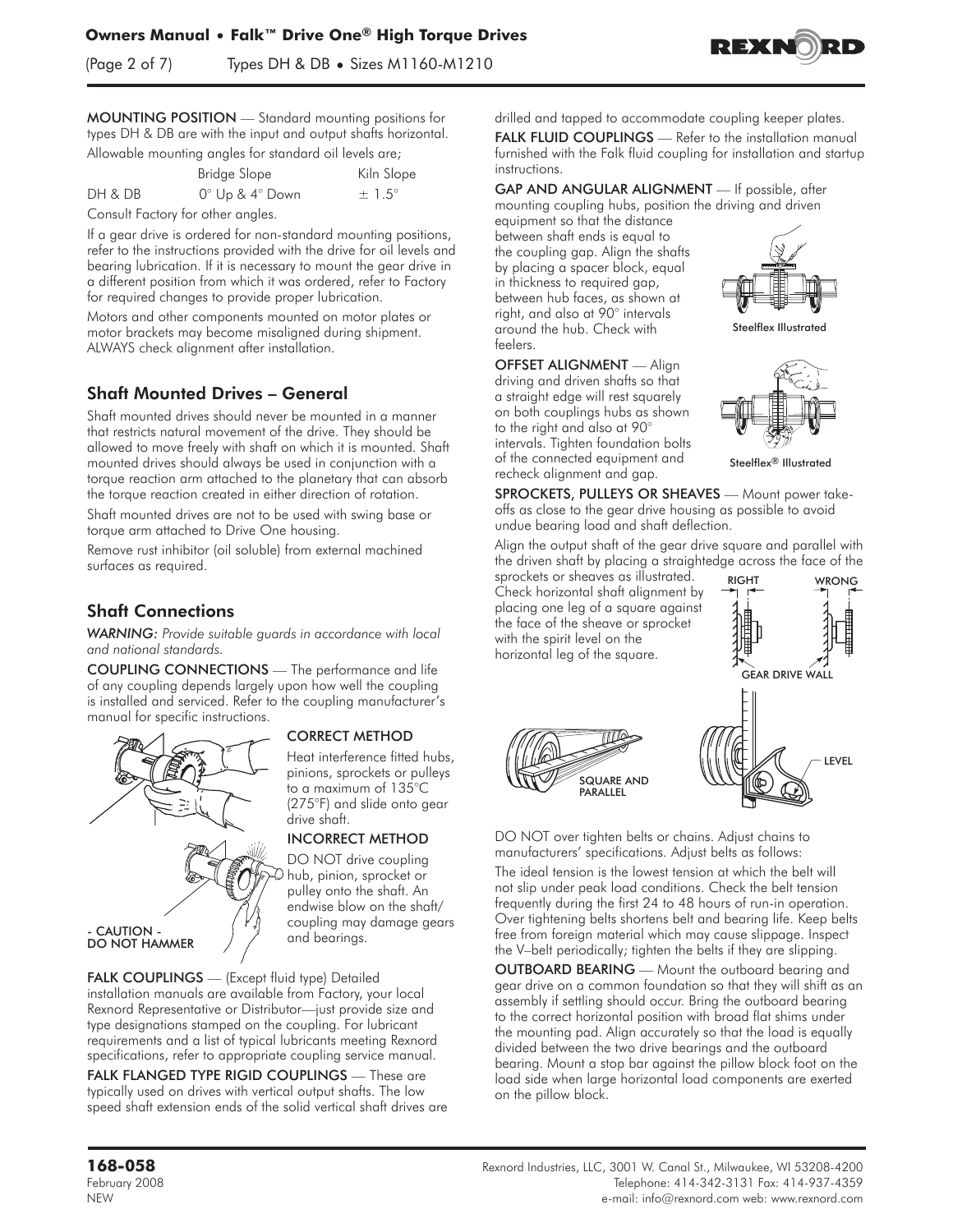

PINION MOUNTING — Mount pinion as close to the drive as possible to avoid undue bearing load and shaft deflection. Refer to the Factory for pinion alignment instructions.

NON FALK COUPLINGS — Refer to manufacturers' installation and maintenance instructions.

**BACKSTOPS** - To prevent damage to backstops due to incorrect motor shaft rotation at start up, couplings are NOT assembled when gear drives are furnished with backstops.

After completing electrical connections, check motor and gear drive shaft rotations. If rotations are correct, complete alignment and assembly of coupling.

A drive equipped with bell housing/motor adapter provides for alignment-free motor-to-drive installation. The bell housing/ motor adapter register fits to Drive One housing and provides a motor register diameter for motor installation. Attachment of bell housing/motor adapter to Drive One housing is as follows:

|                                     | Total              | <b>Thread</b>               |                          |             | <b>Tightening Torgue</b> |             |             |
|-------------------------------------|--------------------|-----------------------------|--------------------------|-------------|--------------------------|-------------|-------------|
| <b>DRIVE</b><br><b>SIZE</b>         | Number<br>of Bolts | Size x                      | <b>ISO</b><br>Class      | Nm          |                          |             | ft-lb       |
| Pitch<br>Reavired                   |                    |                             | Min<br>Max<br>Min<br>Max |             |                          |             |             |
| M1160<br><b>M1170 &amp; M1180  </b> |                    | $M24 \times 3$<br>M30 x 3.5 | 10.9<br>10.9             | 920<br>1840 | 1130<br>2250             | 680<br>1360 | 830<br>1660 |
| M1190 - M1210                       |                    | M36 x 4                     | 10.9                     | 3230        | 3930                     | 2380        | 2900        |

Install bell housing/motor adapter coupling guard plates. For electric fan installation see Appendix A.

#### Installation – Dhp/Dbp – Shaft Mounted with Shrink Disc

The shrink disc is a keyless frictional locking device designed to mechanically compress or shrink the hollow output shaft onto a solid shaft stub integral with driven shaft. A mechanical interference fit is established between hollow shaft inside diameter and driven stub.

Shrink disc is supplied ready for installation. However, prior to installation it may be necessary to remove spacers used for shipping.

Verify lubrication of locking screw threads, screw head bearing area and tapers of inner ring. If necessary lubricate with molybdenum disulfide grease – Molykote Gn paste or equal.



Clean hollow shaft outside diameter and shrink disc bore. Lightly lubricate (light mineral oil) outside diameter before assembling shrink disc on hollow shaft.

#### Carefully clean driven shaft stub and hollow shaft bore of any lubricant prior to mounting hub onto shaft. THIS STEP IS CRITCAL AS ANY LUBRICANT ON SHAFT/HUB BORE INTERFACE WILL GREATLY REDUCE TORQUE CAPACITY OF SHRINK DISC CONNECTION.

Install shrink disc over hollow output shaft and install hollow shaft onto driven shaft stub and establish the correct position. Hand tighten 3 or 4 equally spaced shrink disc locking screws and make sure outer collars of shrink disc are parallel. Hand tighten remaining locking screws. Disc outer collar faces need to be parallel to each other and perpendicular to shaft. The allowable gap deviation between the collars is 1.5 mm (.060").

The number, size and tightening torque for shrink disc locking screws are as follows :

| <b>DRIVE</b>             | <b>Number</b><br><b>Thread</b><br>of Locking |             | <b>Tightening Torque</b> |       |
|--------------------------|----------------------------------------------|-------------|--------------------------|-------|
| <b>SIZE</b>              | <b>Screws</b>                                | <b>Size</b> | Nm                       | ft-lb |
| M1160 & M1170            | 16                                           | M20         | 490                      | 360   |
| M1180 & M1190            | 24                                           | M20         | 490                      | 360   |
| <b>M1200 &amp; M1210</b> | 21                                           | M24         | 840                      | 620   |

Set a torque wrench to approximately 5% higher than specified tightening torque. Tighten locking screws in either a clockwise or counterclockwise sequence. Use approximately ¼ turns (90°) for several passes (even if initially some locking screws require a very low torque to achieve  $\frac{1}{4}$  turn). Continue until  $\frac{1}{4}$  turns can no longer be achieved.

Continue to apply the overtorque for 1 or 2 more passes.

The above procedure compensates for system related relaxation of locking screws since tightening of a given screw will always relax adjacent screws. Without overtorquing an infinite number of passes would be needed to reach the specified tightening torque.

Reset torque wrench to specified tightening torque and check all locking screws. No screw should turn. If a screw turns reset torque wrench to 5% overtorque and apply for one or two more passes. Reset torque wrench to specified torque and recheck all locking screws. Continue this procedure until no screws turn at the specified torque.

Drive should never be mounted in a manner that restricts natural movement of the drive. Drive should be allowed to move freely with shaft on which it is mounted. To absorb driving torque reaction the shaft mounted drive is equipped with a torque reaction arm. The anchor of the torque arm must transmit the torque reaction force to a suitable structure but at the same accommodate both translational  $(\pm 5$  mm,  $\pm .20$  in) and rotational  $(\pm 5$  deg) motion of the anchor end.

For removal of drive from shaft loosen shrink disc locking screws ½ turn at a time progressing around outer collar in either direction until shrink disc is loose on hollow shaft.

DO NOT remove shrink disc locking screws until outer collars are disengaged from inner ring to prevent sudden release of collars.

DO NOT completely remove locking screws. Support drive assembly and slide drive off of driven shaft.

Clean and lubricate shrink disc components per preceding instructions for reinstallation.

#### Installation – DHF/DBF – Shaft Mounted With Moment Coupling

Drive is to be connected to the driven shaft using a rigid moment coupling. For Falk Type MCF follow the installation instructions in Manual 458-862. For non-Falk coupling, follow manufacturer's instructions.

Drive should never be mounted in a manner that restricts natural movement of the drive. Drive should be allowed to move freely with shaft on which it is mounted. To absorb

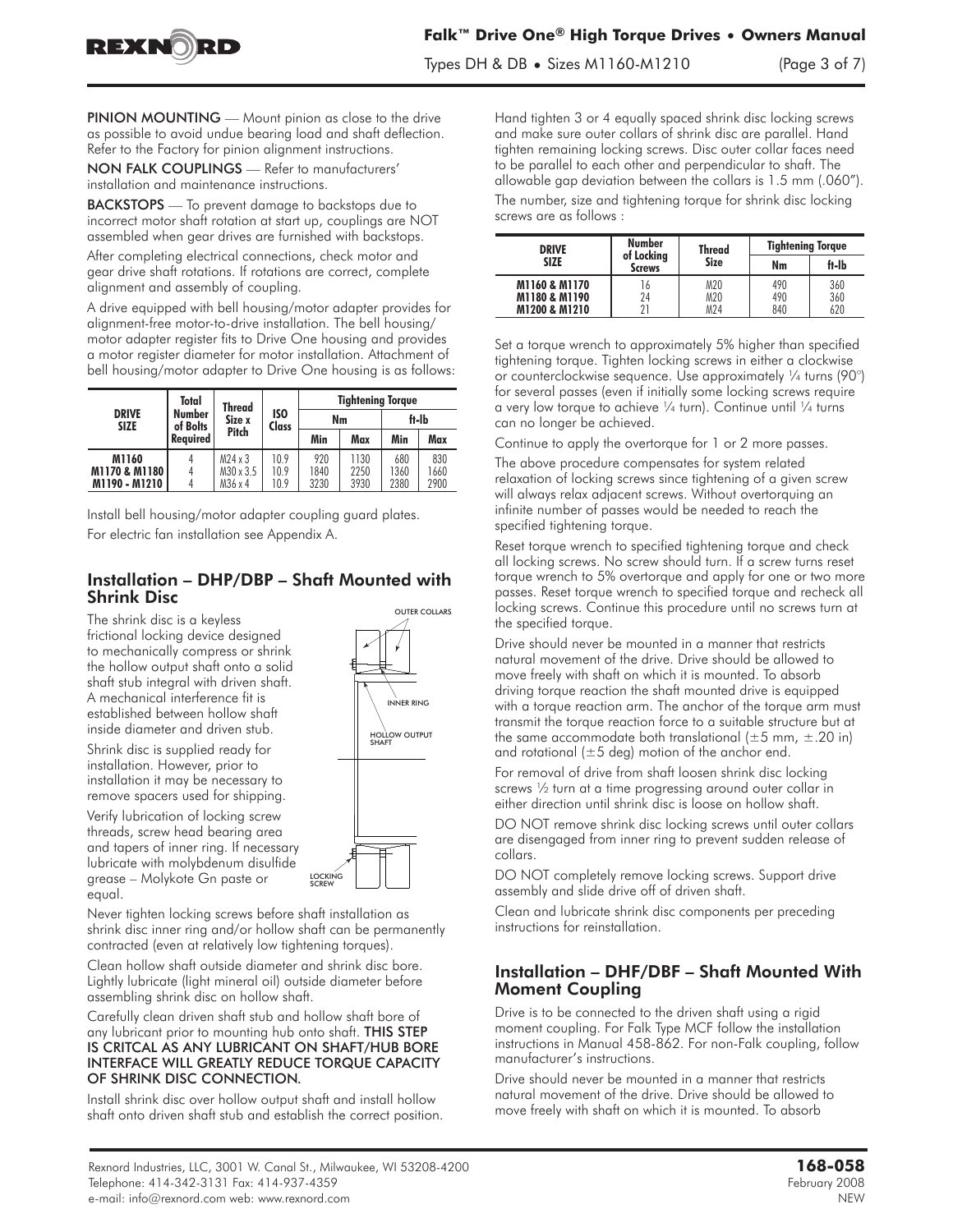(Page 4 of 7) Types DH & DB **•** Sizes M1160-M1210



driving torque reaction the shaft mounted drive is equipped with a torque reaction arm. The anchor of the torque arm must transmit the torque reaction force to a suitable structure but at the same time accommodate both translational ( $\pm 5$  mm,  $\pm$ .20") and rotational ( $\pm$ 5°) motion of anchor end.

## Installation – DHB/DBB – Foot Mounted

FOUNDATION, GENERAL - To facilitate oil drainage, elevate the gear drive foundation above the surrounding floor level. If desired, replace the drive oil drain plug with a valve, but provide a guard to protect the valve from accidental opening or breakage.

When an outboard bearing is used, mount drive and outboard bearing on a continuous foundation or bedplate, and dowel both in place.

FOUNDATION, STEEL — When mounting gear drive on structural steel, it is recommended that an engineered design be utilized for a pedestal, adapter base or bed to provide sufficient rigidity, to prevent induced loads from distorting the housing and causing gear misalignment. In the absence of an engineered design, it is recommended that a base plate, with thickness equal to or greater than the thickness of the drive feet, be securely bolted to steel supports and extend under the entire planetary drive foot mounting outline.

FOUNDATION, CONCRETE - If a concrete foundation is used, allow the concrete to set firmly before bolting down the

gear drive. For the best type of mounting, grout structural steel mounting pads into the mounting base, as illustrated, rather than grouting the drive directly into the concrete.



# Gear Drive Alignment

FOOT MOUNTED DRIVES - Align drive with driven equipment by placing broad, flat shims under all mounting pads. Jack screw holes are provided by mounting feet to facilitate alignment. Start at the low speed shaft end and level across the length and then the width of the drive. Check with a feeler gauge to make certain that all pads are supported to prevent distortion of housing when drive is bolted down. After drive is aligned with driven equipment and bolted down, align prime mover to drive input shaft. Foot mounting bolt requirements are as follows:

|                             | Total              | <b>Thread</b> |                     | <b>Tightening Torque</b> |      |      |       |
|-----------------------------|--------------------|---------------|---------------------|--------------------------|------|------|-------|
| <b>DRIVE</b><br><b>SIZE</b> | Number<br>of Bolts | Size x        | <b>ISO</b><br>Class | Nm                       |      |      | ft-lb |
|                             | Reavired           | Pitch         |                     | Min                      | Max  | Min  | Max   |
| <b>M1160 &amp; M1170  </b>  |                    | M30           | 8.8                 | 1300                     | 1570 | 960  | 1160  |
| M1180 & M1190 I             |                    | M42           | 8.8                 | 3660                     | 4470 | 2700 | 3300  |
| M1200 - M1210               |                    | M48           | 8.8                 | 5490                     | 6710 | 4050 | 4950  |

If equipment is received from the Factory mounted on a bedplate, the components were accurately aligned at the Factory with the bedplate mounted on a large, flat assembly plate. Shim under the bedplate foot pads until the gear drive is level and all feet are in the same plane.

Check high speed shaft coupling alignment. If the coupling is misaligned, the bedplate is shimmed incorrectly. Re-shim bedplate and recheck high speed coupling alignment. If necessary, realign motor.

## Lubrication

#### Drives are shipped without lubrication. DO NOT OPERATE WITHOUT LUBRICATION

Industrial type petroleum extreme pressure (EP, sulfurphosphorus type) lubricants are recommended as follows :

| Ambient<br><b>Temperature Range</b> |                                   | FP<br><b>Lubricant Grade</b> |             |
|-------------------------------------|-----------------------------------|------------------------------|-------------|
|                                     | ᅂ                                 | <b>ISO VG</b>                | <b>AGMA</b> |
| $-9$ to $+16$<br>$+10$ to $+52$     | $+15$ to $+60$<br>$+50$ to $+125$ | 150<br>320                   |             |

When an extended temperature range (all season) or lubricant change interval is desired a synthetic lubricant (polyalphaolefin type, sulfur-phosphorous EP) may be used. A ISO/AGMA VG320EP synthetic can be used over the -9 to  $+52^{\circ}C$  (+15 to +125°F) temperature range.

Approximate oil capacity is shown on nameplate.Oil filling and level checking should be done statically (no drive operation) with oil temperature between  $+10$  to  $+52^{\circ}$ C (+50 to +125°F). Never remove dipstick with drive operating.

Fill the drive through the DH or DB oil fill hole or inspection cover to level indicated on the DH or DB dipstick. Allow sufficient time for oil to flow into planetary section. The DH or DB and planetary share the same oil sump and operate at the same oil level. The DH or DB dipstick oil level may be slightly below the oil sight on the side of the planetary. Do not overfill as overheating and leakage may result.

When replacing inspection cover, run a bead of non-hardening chemical gasket eliminator around perimeter of inspection opening, making sure to circle fastener holes. Use Saf-T-Eze Flange Seal (Saf-T-Lok International Corp., Lombard, IL) or equivalent.

When changing oil there are two oil drain plugs ; one in Drive One housing (either input or output end) and one in planetary stage (planetary housing on Drive One side, 180° from air vent).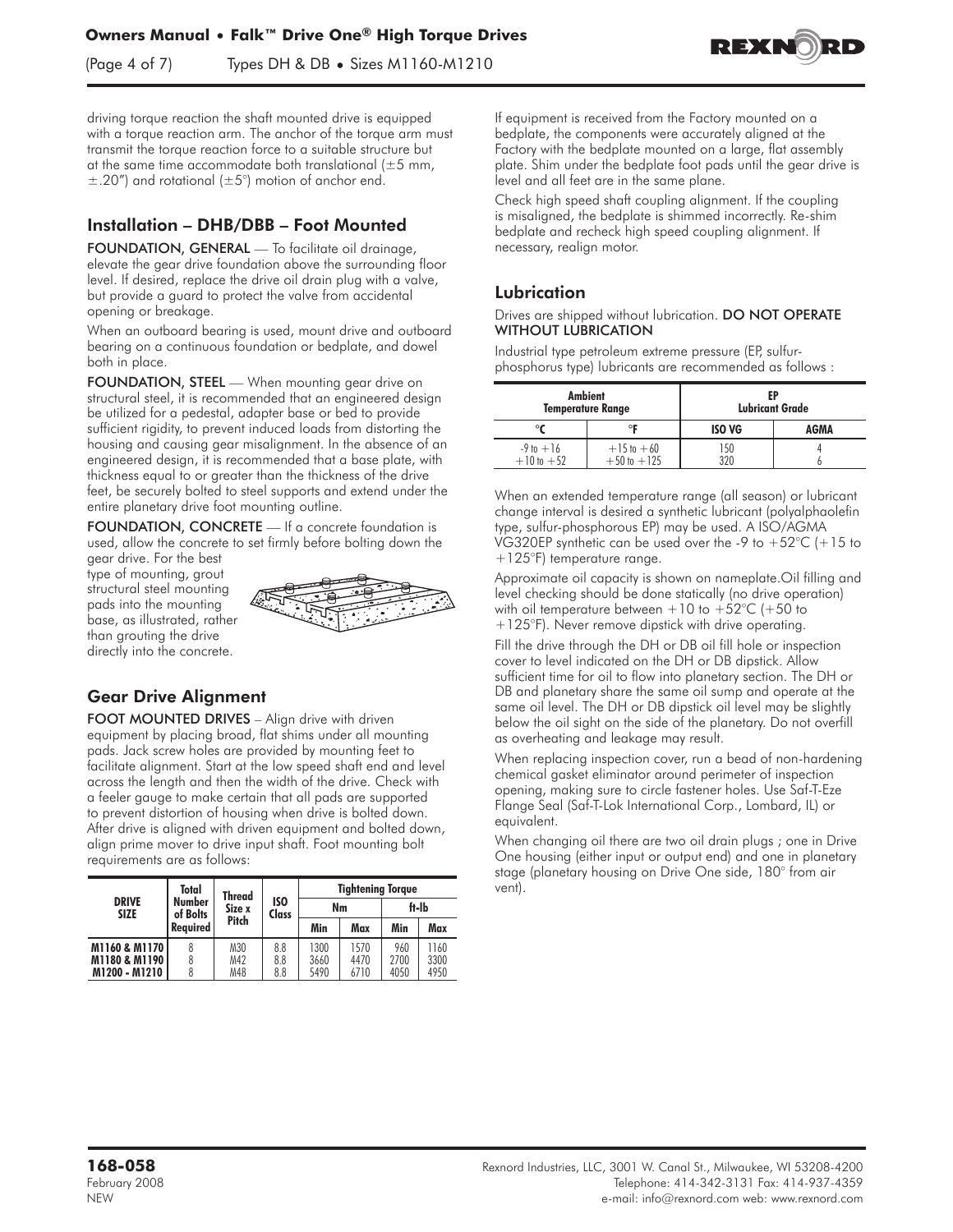

#### Startup

When starting up initially, operate drive at no load or light load for sufficient time to allow operating temperatures to level off. During this run, check for any undue or sudden temperature rise.

With drive operating under load, suggested oil sump temperature limits are 80°C (180°F) alarm and 95°C (200°F) shutdown.

## Periodic Maintenance

For Type DHB/DBB foot mounted, retighten foundation bolts and check alignment of total system after first week of operation.

Best practice dictates that drive oil be changed after first 250 hours of operation. Alternatively, an oil sample should be taken and analyzed after the first 250 hours of operation. If a petroleum based lubricant is being used change oil every 2500 hours or 6 months, whichever occurs first. This should be done even if oil condition is acceptable. If a synthetic lubricant is being used change oil after 8000 hours or 1.5 years, whichever occurs first. This should be done even if oil condition is acceptable.

It is recommended that oil be sampled every 1000 to 1500 hours of operation. In the absence of more specific limits the following guidelines may be used to indicate when to change oil:

- 1. Water content is greater than 500 ppm (.05%)
- 2. Iron content exceeds 150 ppm
- 3. Silicon content exceeds 25 ppm (dust/dirt)
- 4. Viscosity changes more than 15%
- 5. ISO 4406 Cleanliness Code 25/22/18 exceeded

If an unacceptable oil condition is found change oil immediately even if hours are less than the allowable oil change interval.

Input shaft seal should be regreased every 6 months with NLGI #2 grease with lithium thickner and EP additive. Use hand operated grease gun only and apply grease until fresh grease flows out along shaft. Wipe off purged grease. Regreasing should be done with shaft stationary but near normal operating temperature.

Output shaft seal should be regreased every 6 months. Clean grease fitting prior to greasing. Charge seal assembly with hand operated grease gun. Approximately 140 grams (5 ounces) of grease will be required. Do not exceed this amount. The recommended grease is NLGI #2 with lithium thickener and EP additive. Regreasing should be done with shaft stationary but near normal operating temperature.

Relube input and/or output shaft couplings per manufacturer's instructions.

Periodically check oil level. Add oil if needed. If oil level has increased have oil analyzed for water content.

Periodically check coupling alignment.

Periodically clean shaft or electric fan and check for free movement of torque arm if drive so equipped.

## Stored & Inactive Gear Drives

Drive is protected with a rust preventative that will protect parts against rust for a period of 4 months in an outdoor shelter or 12 months is a dry building after shipment from the Factory.

If drive is to be stored or is inactive after installation beyond the above stated times see Manual 128-014 for procedures for extending these periods and startup after storage instructions. With drive drained of oil the amount of vapor-phase rust inhibitor Motorstor (referenced in 128-014) required is as follows:

| <b>DRIVE</b>             |                              | <b>Motorstor</b>        |
|--------------------------|------------------------------|-------------------------|
| <b>SIZE</b>              | <b>Milliliters Per Drive</b> | <b>Ounces Per Drive</b> |
| M1160 & M1170            | 180                          |                         |
| M1180 & M1190            | 355                          |                         |
| <b>M1200 &amp; M1210</b> | 590                          |                         |

The storage procedures in 128-010 call for the air vents to be sealed. The drive has two air vents ; one integral with Drive One DH or DB dipstick and one on top of single stage planetary. If sealed by removing and installing plugs the required sizes are ¾ inch BSPT for M1160 dipstick, 1 inch BSPT for M1170 through M1210 dipstick and 3/4 inch GAS for planetary air vent (all sizes).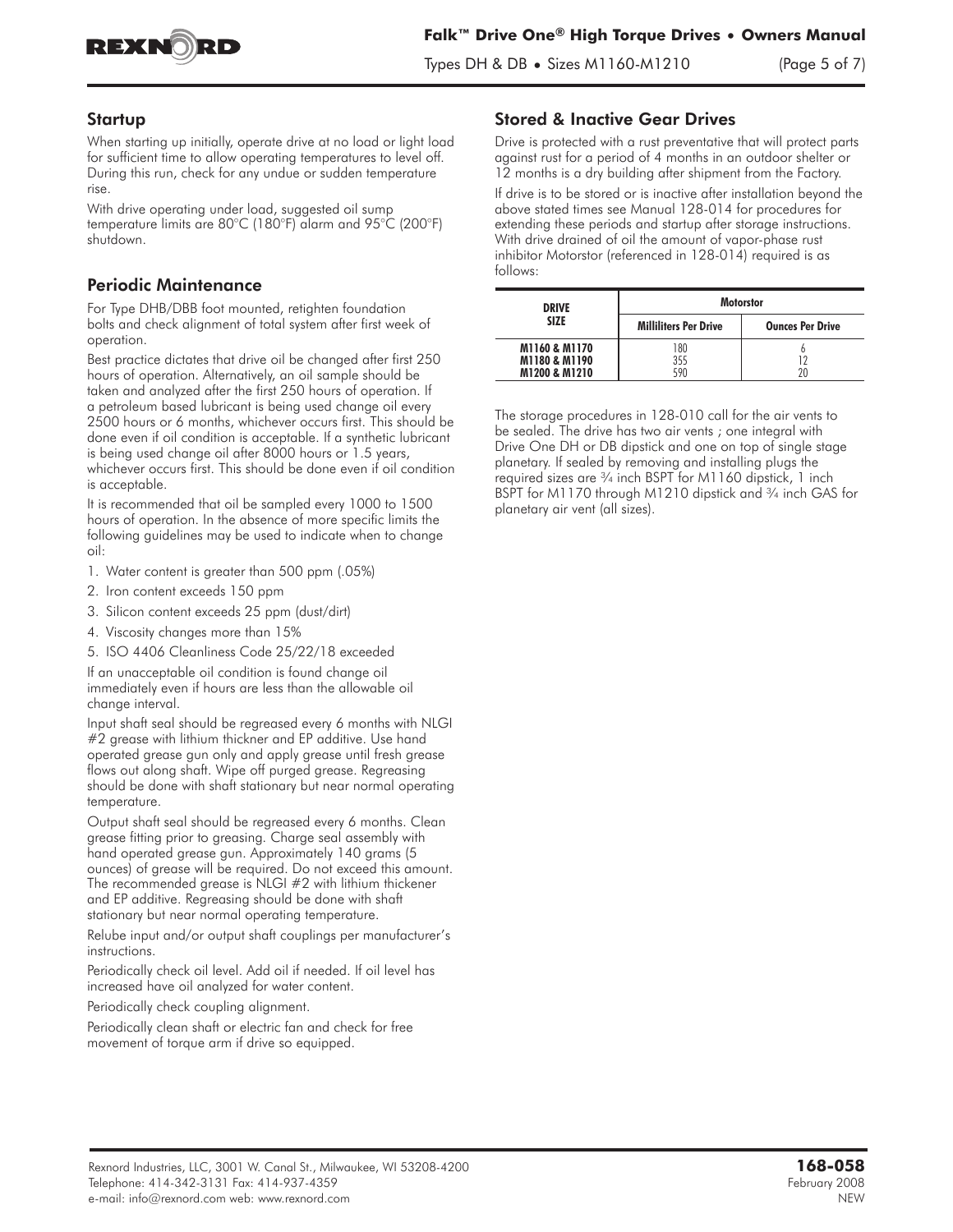(Page 6 of 7) Types DH & DB **•** Sizes M1160-M1210



# Electric Fan Installation & Maintenance

#### **Installation**

The installation and troubleshooting of electric cooling fans are to be carried out by a qualified electrician according to the applicable local, state, province and federal codes. Inspect for any damage that may have occurred during transit. Check all bolts, screws, set screws, etc. Retighten as required. Before installing, rotate the blade to be sure it does not rub. Adjust if necessary. Before installation, read the entire manual carefully.

This guide is pertinent only to electric fans furnished by the Factory and manufactured by Multifan Inc. (can be verified from nameplate on the electric fan). In the event the electric fan furnished by the Factory is of a special nature (manufactured by an alternate fan manufacturer), please contact the Factory for appropriate electric fan installation and maintenance instructions.

# General Safety Information

Warning: To reduce the risk of fire, electric shock, or personal injury, observe the following:

- 1. Use this electric fan only in the manner intended by the manufacture. If you have any questions, contact Factory.
- 2. Before servicing or cleaning the fan, switch the power off at the service panel and lock out to prevent the power from being switched on accidentally.
- 3. Follow all local electrical and safety codes, as well as the National Electrical Code (NEC) and Occupational Safety and Health Act (OSHA).
- 4. Fan motor must be securely and adequately grounded.
- 5. All working parts should be grounded.
- 6. When cleaning electrical equipment always use an approved cleaning agent. See CLEANING in NOTES section, Page 7.
- 7. For general ventilation and cooling use only. Do not use if hazardous or explosive materials and vapors are present.

# Guidelines For Installation

Before connecting the electric fan, check if the information on the fan motor name plate is in accordance with the actual main supply voltage, phase and frequency.

Warning: To reduce the risk of fire, electric shock, or personal injury, observe the following:

- 1. Switch off the main power supply and lock out before installing, servicing or making connections to the fan.
- 2. Installation work and electrical wiring must be done by a qualified person(s) in accordance with all applicable codes and standards, including fire-rated construction.
- 3. The fan should be securely mounted. Recheck the mounting hardware and tighten as necessary.
- 4. The fan motor must always be grounded. The installation of a motor protection switch is recommended. See Figure 1 for wiring diagrams.
- 5. Mount the motor guard if removed. The motor guard must be installed at all times during operation to prevent injury to personnel by rotating fan blade.
- 6. Use liquid tight electrical fittings and conduit.

FIGURE 1